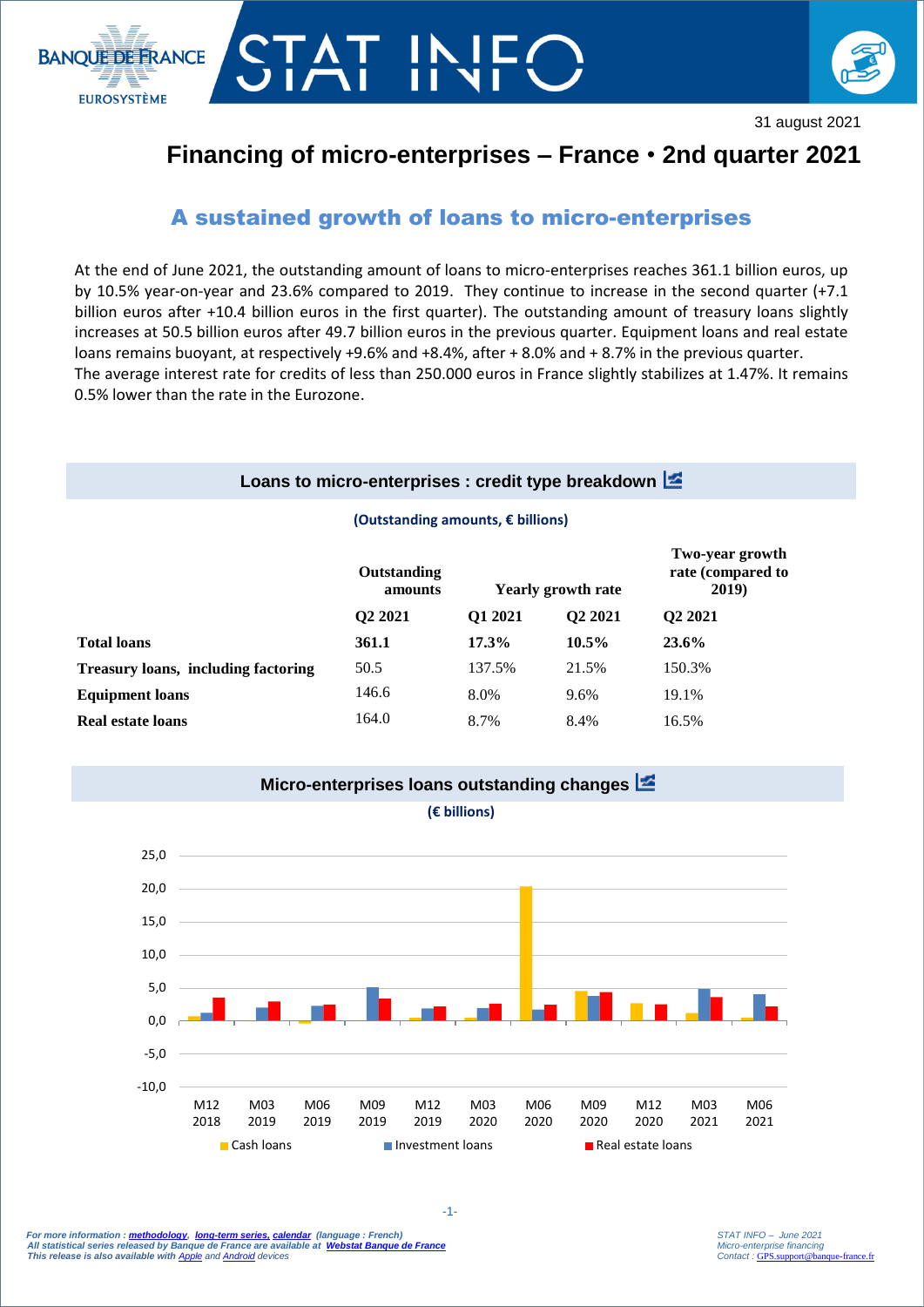

**(Quarterly gross issuance, € billions)**







*Source and design : Direction générale des statistiques, des études et de l'international*

**BANOUE DE ERANCE** 

**EUROSYSTÈME** 

### **Additional information**

In this data collection micro-enterprises are characterized by the criteria of the 2008 LME law - legal units excluding self-employed entrepreneurs with less than 10 employees, and which have an annual turnover or balance sheet total not exceeding 2 million euros - or by default, by a turnover not exceeding 2 million euros.

Micro-enterprises are part of small and medium-sized enterprises (SMEs).